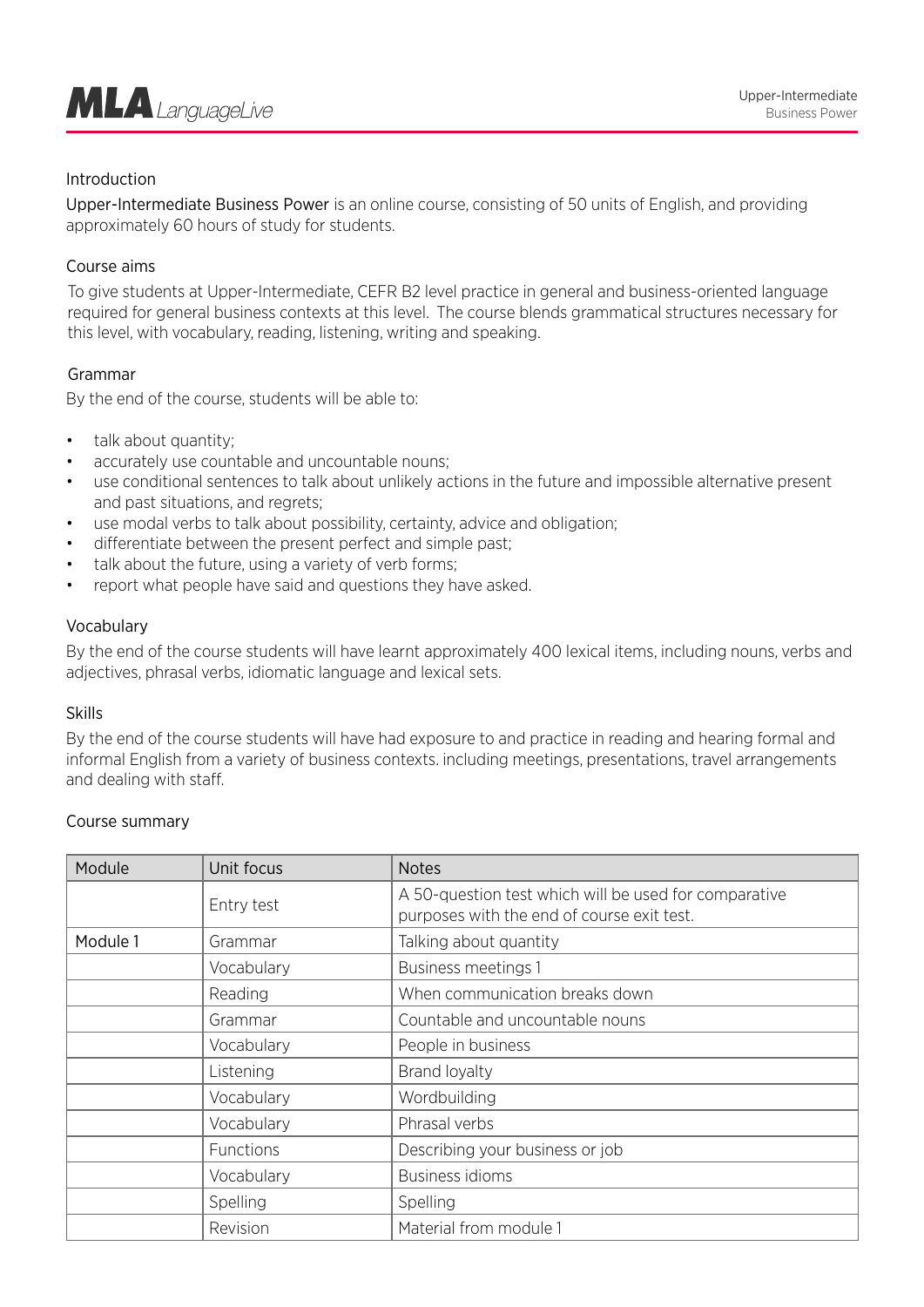| Module 2 | Grammar    | Modal verbs - advice and obligation           |
|----------|------------|-----------------------------------------------|
|          | Vocabulary | Dealing with staff                            |
|          | Reading    | A review of a car                             |
|          | Grammar    | Modal verbs - possibility and certainty       |
|          | Vocabulary | Buying and selling                            |
|          | Listening  | How luxury brands are surviving the recession |
|          | Vocabulary | Wordbuilding                                  |
|          | Vocabulary | Phrasal verbs                                 |
|          | Functions  | Being polite in English                       |
|          | Vocabulary | <b>Business idioms</b>                        |
|          | Spelling   | Spelling                                      |
|          | Revision   | Material from module 2                        |
|          |            |                                               |
| Module 3 | Grammar    | Present perfect and simple past               |
|          | Vocabulary | People in business                            |
|          | Reading    | Great inventions - the Sony Walkman           |
|          | Grammar    | Talking about the future                      |
|          | Vocabulary | Corporate structure                           |
|          | Listening  | Innovative advertising techniques             |
|          | Vocabulary | Wordbuilding                                  |
|          | Vocabulary | Phrasal verbs                                 |
|          | Functions  | Presentations                                 |
|          | Vocabulary | <b>Business idioms</b>                        |
|          | Spelling   | Spelling                                      |
|          | Revision   | Material from module 3                        |
|          |            |                                               |
| Module 4 | Grammar    | Second conditional                            |
|          | Vocabulary | Telephoning                                   |
|          | Reading    | La Jolie Fleur hotel                          |
|          | Grammar    | Third conditional                             |
|          | Vocabulary | Hiring and firing staff                       |
|          | Listening  | Business trip travel arrangements             |
|          | Vocabulary | Wordbuilding                                  |
|          | Vocabulary | Phrasal verbs                                 |
|          | Functions  | Agreeing and disagreeing                      |
|          | Vocabulary | <b>Business idioms</b>                        |
|          | Spelling   | Spelling                                      |
|          | Revision   | Material from module 4                        |